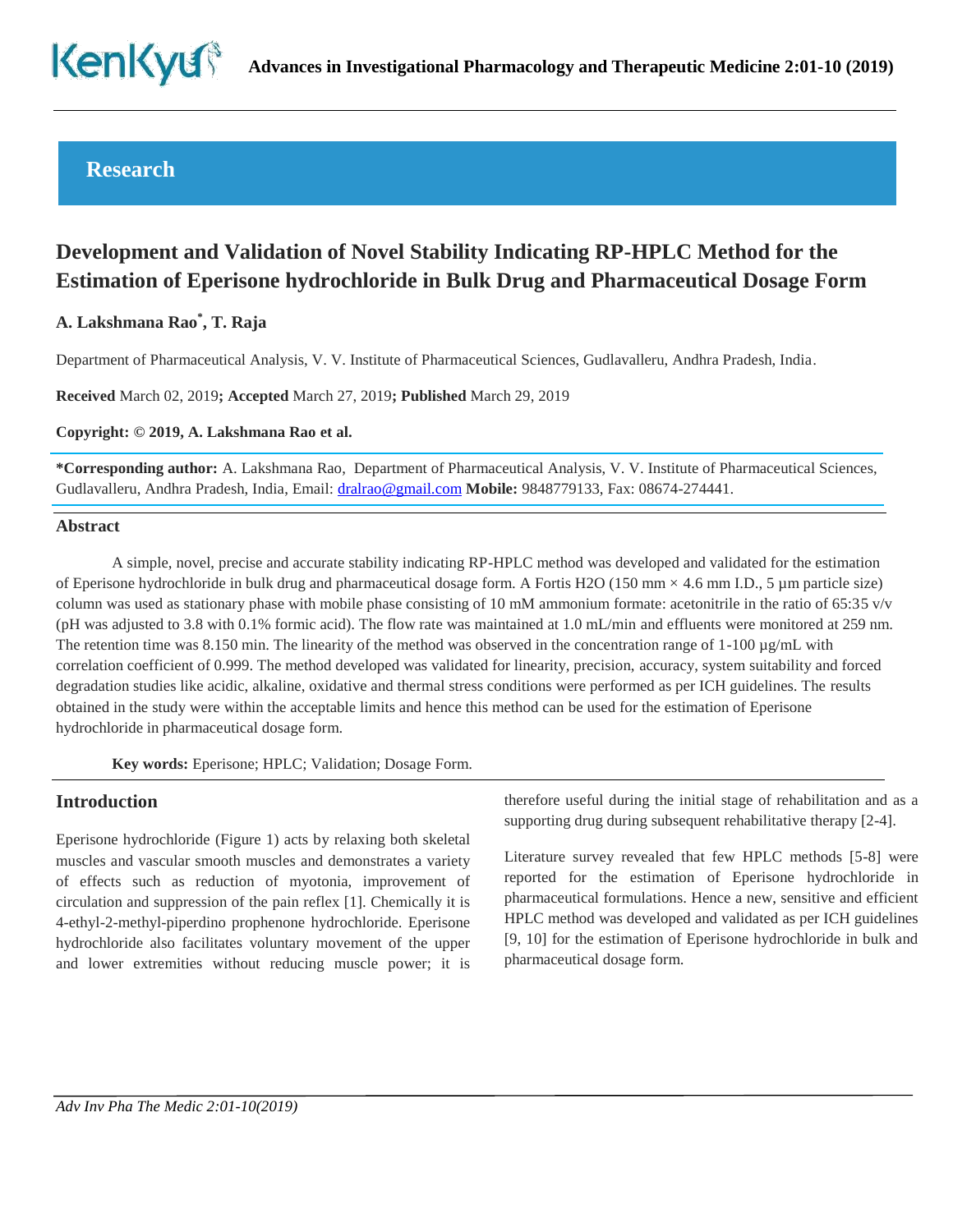



**Figure 1:** Chemical Structure of Eperisone

# **Materials and Methods**

#### **Instrumentation**

To develop a high pressure liquid chromatographic method for quantitative estimation of Eperisone hydrochloride using isocratic Waters HPLC instrument on a Fortis H20 (150 mm  $\times$ 4.6 mm I.D , 5 μm particle size) analytical column was used. The instrument is equipped with a pump-515, auto sampler-2707 and PDA detector. A 20 μL rheodyne injector port was used for injecting the samples. Data was analyzed by using Empower2 software.

#### **Chemicals and solvents**

The reference sample of Eperisone hydrochloride was obtained from Eisai Co. Ltd, Vishakhapatnam, India. Commercially available Eperisone hydrochloride tablets claimed to contain 50 mg of Eperisone hydrochloride was purchased from local market. Ammonium formate, acetonitrile and formic acid were purchased from S.D. Fine Chemicals, Mumbai, India.

#### **Chromatographic conditions**

A mixture of 10 mM ammonium formate: acetonitrile (65:35, v/v, pH 3.8 was adjusted with 0.1% formic acid) was found to be the most suitable mobile phase for ideal chromatographic separation of Eperisone hydrochloride. The solvent mixture was filtered through 0.45 μm membrane filter and sonicated before use. It was pumped through the column at a flow rate of 1.0 mL/min. Injection volume was 20 µL and the column was maintained at ambient temperature. The column was equilibrated by pumping the mobile phase through the column for at least 30 minutes prior to the injection of the drug

*Adv Inv Pha The Medic 2:01-10(2019)* 

solution. The detection of the drug was monitored at 259 nm. The run time was set at 10 min.

#### **Preparation of mobile phase and diluents**

650 mL of the 10 mM ammonium formate buffer was mixed with 350 mL of acetonitrile. The solution was degassed in an ultrasonic water bath for 5 minutes and filtered through 0.45 µm filter under vacuum. The same mobile phase was used as diluent.

#### **Preparation of standard solution**

Accurately weighed and transferd 10 mg of Eperisone hydrochloride working standard into a 100 mL clean dry volumetric flask, about 10 mL of diluent was added and volume was made volume upto the mark with the diluent. Further 1 mL of the solution was pipetted from above stock solution into 100 mL volumetric flask and diluted upto the mark with diluent.

#### **Preparation of sample solution**

Twenty tablets were weighed and finely powdered. An accurately weighed the portion of powder equivalent to 50 mg of Eperisone hydrochloride was transferred into a 100 mL volumetric flask, to this 50 mL of diluent was added. The contents of flask were sonicated for 20 min, then solution was filtered through a 0.45 μm membrane filter and then final volume of the solution was made upto 100 mL with diluent. Further 2 mL of the solution was pipetted from the above stock solution into 100 mL volumetric flask to get the concentration containing 10 μg/mL of Eperisone hydrochloride.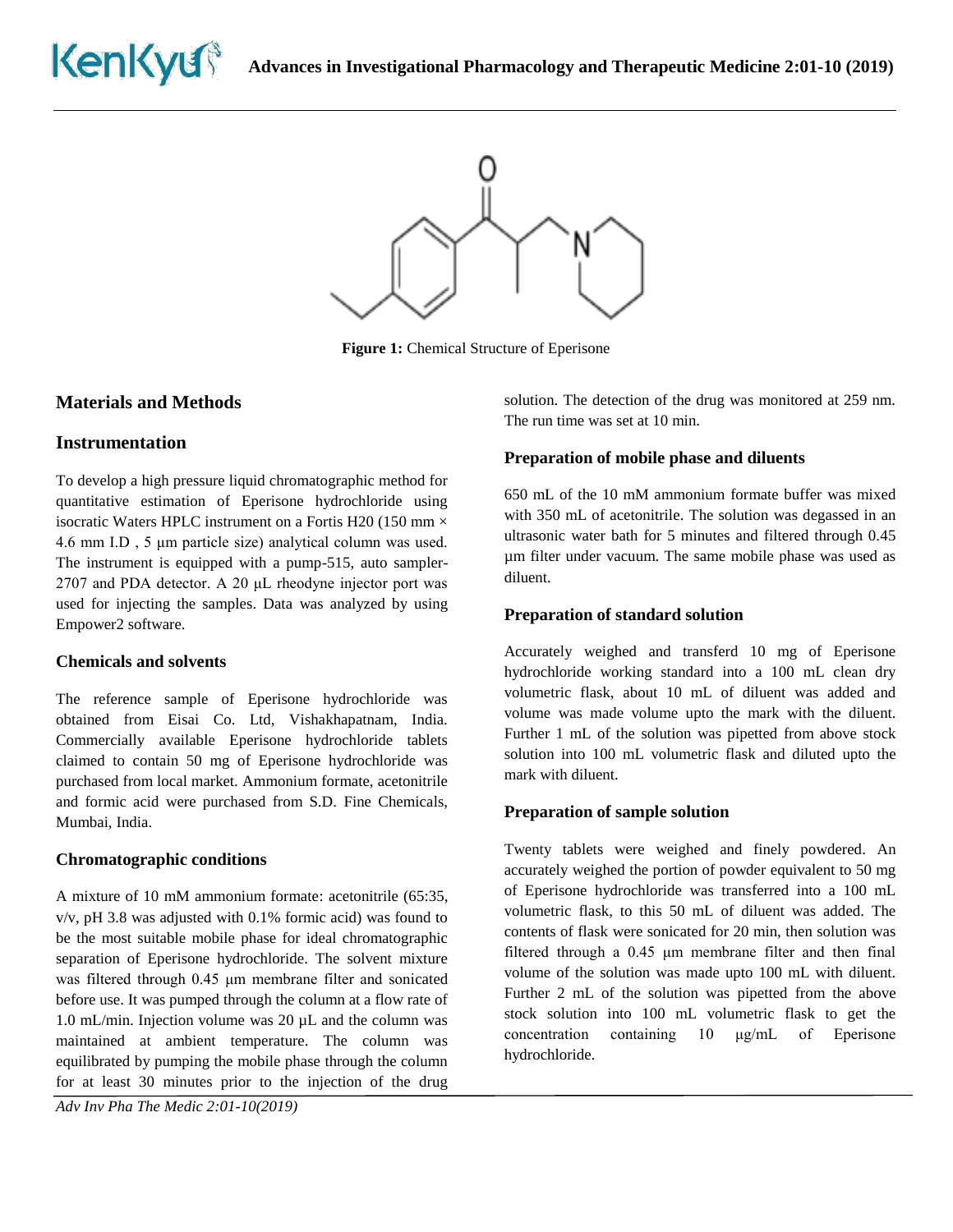# **Linearity**

Several aliquots of standard solution of Eperisone hydrochloride was taken in different 10 mL volumetric flasks and diluted up to the mark with diluent such that the final concentrations of Eperisone hydrochloride were in the range of 1 to 100 µg/mL. Evaluation of the drug was performed with PDA detector at 259 nm, peak area was recorded for all the peaks. The correlation coefficient value was 0.999. The results show that an excellent correlation exists between peak area and concentration of drug within the concentration range indicated.

#### **Precision**

The precision was determined for Eperisone hydrochloride in terms of system precision, method precision and intermediate precision. To study the system precision, six replicate standard solutions of Eperisone hydrochloride was injected. The %RSD was 0.18%. The method precision study was carried out on six preparations from the same tablet samples of Eperisone hydrochloride. The %RSD was 0.38%. The intermediate precision study was carried out by different analysts, from the same tablet formulation of Eperisone hydrochloride and the percent amount of Eperisone hydrochloride was calculated. The %RSD was  $0.34%$  (limit %RSD <  $2.0%$ ).

#### **Accuracy**

The accuracy of the method was assessed by recovery study of Eperisone hydrochloride in the dosage form at three concentration levels. A fixed amount of preanalyzed sample was taken and standard drug was added at 50%, 100% and 150% levels. Each level was repeated three times. The %mean recovery was 98.93% that shows there is no interference from excipients and the lower values of %RSD indicate the method is accurate.

#### **System suitability**

System suitability parameters like retention time, theoretical plates and tailing factor were calculated and compared with standard values.

#### **Limit of detection and limit of quantitation**

*Adv Inv Pha The Medic 2:01-10(2019)* 

The limit of detection (LOD) and limit of quantitation (LOQ) of the developed method were determined by injecting progressively low concentrations of the standard solution using the developed HPLC method. The LOD for Eperisone hydrochloride was found to be 0.08 µg/mL and the LOQ for Eperisone hydrochloride was found to be 0.30 µg/mL.

## **Ruggedness and robustness**

The ruggedness of the method was determined by carrying out the experiment on different instruments by different operators using different columns of similar types. Robustness of the method was determined by making slight changes in the chromatographic conditions. Stability studies

# **Control sample**

Twenty tablets were weighed and finely powdered. An accurately weighed portion of powder sample equivalent to 50 mg of Eperisone hydrochloride was transferred into a 100 mL volumetric flask containing 50 mL of the diluent. The contents of the flask were sonicated for about 30 min for complete solubility of the drug with intermittent shaking at controlled temperature and then cooled the solution to room temperature and volume was made up with further quantity of diluent. Then this mixture was filtered through 0.45 µm membrane filter. 2 mL of the above filtered sample solution was pipetted into a 100 mL volumetric flask and diluted to volume with diluent. 10 µL solution were injected into the system and the chromatograms were recorded to assess the stability of sample.

#### **Acid degradation sample**

To the stock solution, 5 mL of 0.1N hydrochloric acid was added, refluxed for 8 hours at 60°C, then cooled to room temperature, neutralized with 0.1N sodium hydroxide and diluted to volume with diluent. 2 mL of the above solution was pipetted into a 100 mL volumetric flask and diluted to volume with diluent.

#### **Alkali degradation sample**

To the stock solution, 5 mL of 0.1N sodium hydroxide was added, refluxed for 8 hours at 60°C, then cooled to room temperature, neutralized with 0.1N hydrochloric acid and diluted to volume with diluent. 2.0 mL of the above solution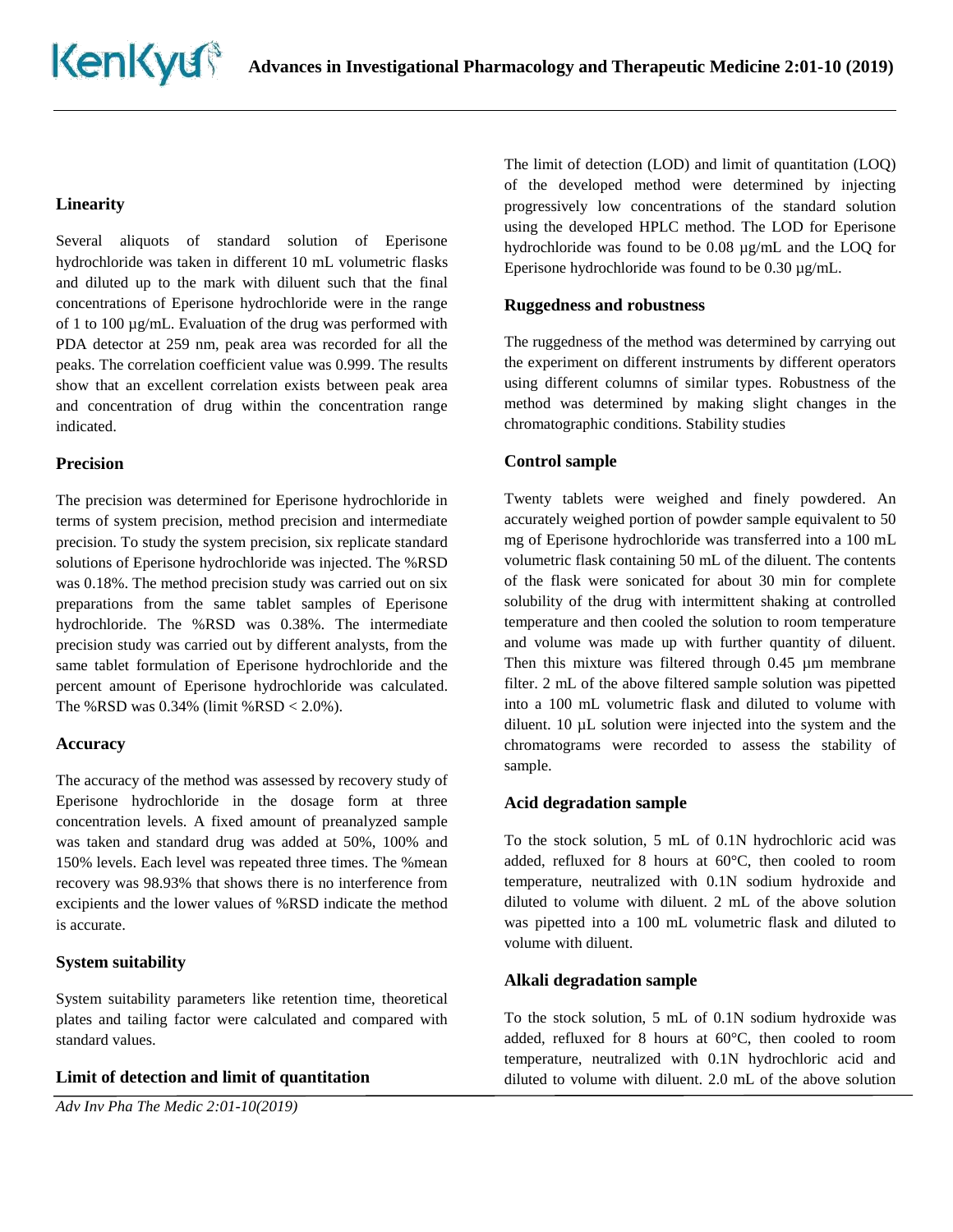was pipetted into a 100 mL volumetric flask and diluted to volume with diluent.

#### **Oxidative degradation sample**

To the stock solution, 2 mL of 3% hydrogen peroxide was added, refluxed for 8 hours at 60°C, then cooled to room temperature and diluted to volume with diluent. 2.0 mL of the above solution was pipetted into a 100 mL volumetric flask and diluted to volume with diluent.

#### **Thermal degradation sample**

The drug powder was exposed to heat at 105°C for about 8 hours and then the stock solution was prepared. 2.0 mL of the above solution was pipetted into a 100 mL volumetric flask and diluted to volume with diluent.

Results and Discussion

In the present work, a simple, novel, precise and accurate stability indicating HPLC method has been optimized, developed and validated for the determination of Eperisone hydrochloride in pharmaceutical formulations with PDA detector by using Fortis H2O (150 mm  $\times$  4.6 mm I.D., 5 µm particle size) in isocratic mode with mobile phase composition of 10 mM ammonium formate: acetonitrile in the ratio of 65:35 v/v (pH was adjusted to 3.8 with 0.1% formic acid) resulted the chromatographic peak obtained was in good shape, better resolved and almost free from tailing. The flow rate was 1.0 mL/min and the drug component was measured with PDA detector at 259 nm. The results of optimized HPLC conditions were shown in Table 1.

The method was linear in the range of 1 to 100  $\mu$ g/mL for Eperisone hydrochloride with correlation coefficient of 0.999. The linearity results were shown in Table 2 and the linearity curve was shown in Figure 2.

| <b>Parameter</b>   | <b>Condition</b>                                       |
|--------------------|--------------------------------------------------------|
| Mobile phase       | 10 mM ammonium formate: acetonitrile (65:35, v/v)      |
| pH                 | 3.8                                                    |
| Diluent            | Mobile phase                                           |
| Column             | Fortis H <sub>2</sub> O (150 mm $\times$ 4.6 mm, 5 µm) |
| Column temperature | Ambient                                                |
| Wave length        | 259 nm                                                 |
| Injection volume   | $20 \mu L$                                             |
| Flow rate          | $1.0$ mL/min                                           |
| Run time           | $10 \text{ min}$                                       |
| Retention time     | 8.150 min                                              |

**Table 1:** Optimized chromatographic conditions of Eperisone hydrochloride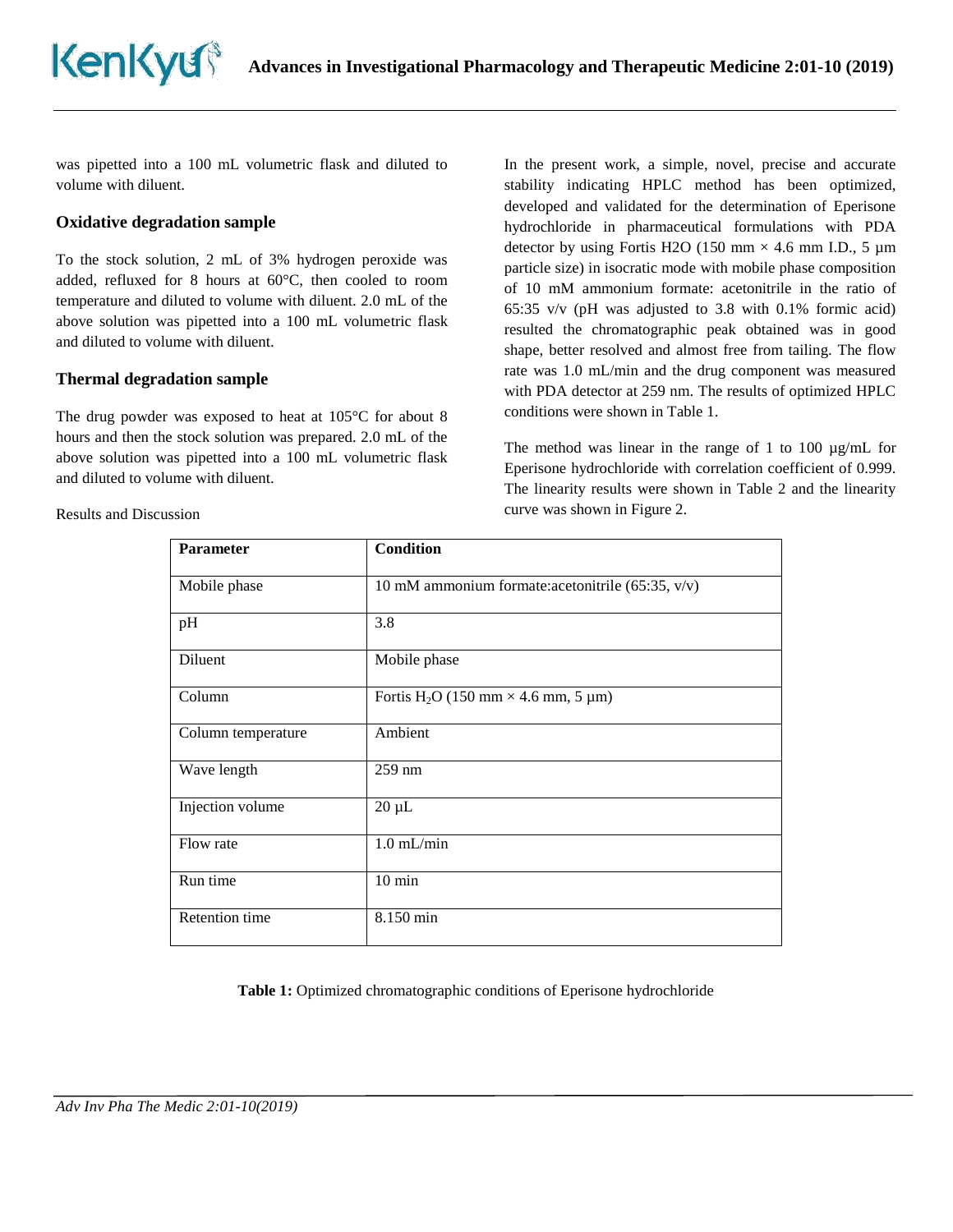| Concentration (µg/mL) | Peak area |
|-----------------------|-----------|
| 1                     | 43503     |
| $\overline{2}$        | 82751     |
| 5                     | 204118    |
| 10                    | 479801    |
| 20                    | 1040398   |
| 50                    | 2689376   |
| 100                   | 5430271   |

**Table 2:** Linearity results of Eperisone hydrochloride





The %RSD for system precision, method precision and intermediate precision for Eperisone hydrochloride was found to be 0.18, 0.38 and 0.34, which indicates the method is precise. The results of precision studies were shown in Table

3. The %recoveries of Eperisone Hydrochloride were found in the range of 98.50-99.60% and the %mean recovery was found to be 98.93%, which indicates the method is accurate. The results of recovery studies were shown in Table 4.

| <b>Precision</b> | $%$ RSD |
|------------------|---------|
| System precision | 0.18    |
| Method precision | 0.38    |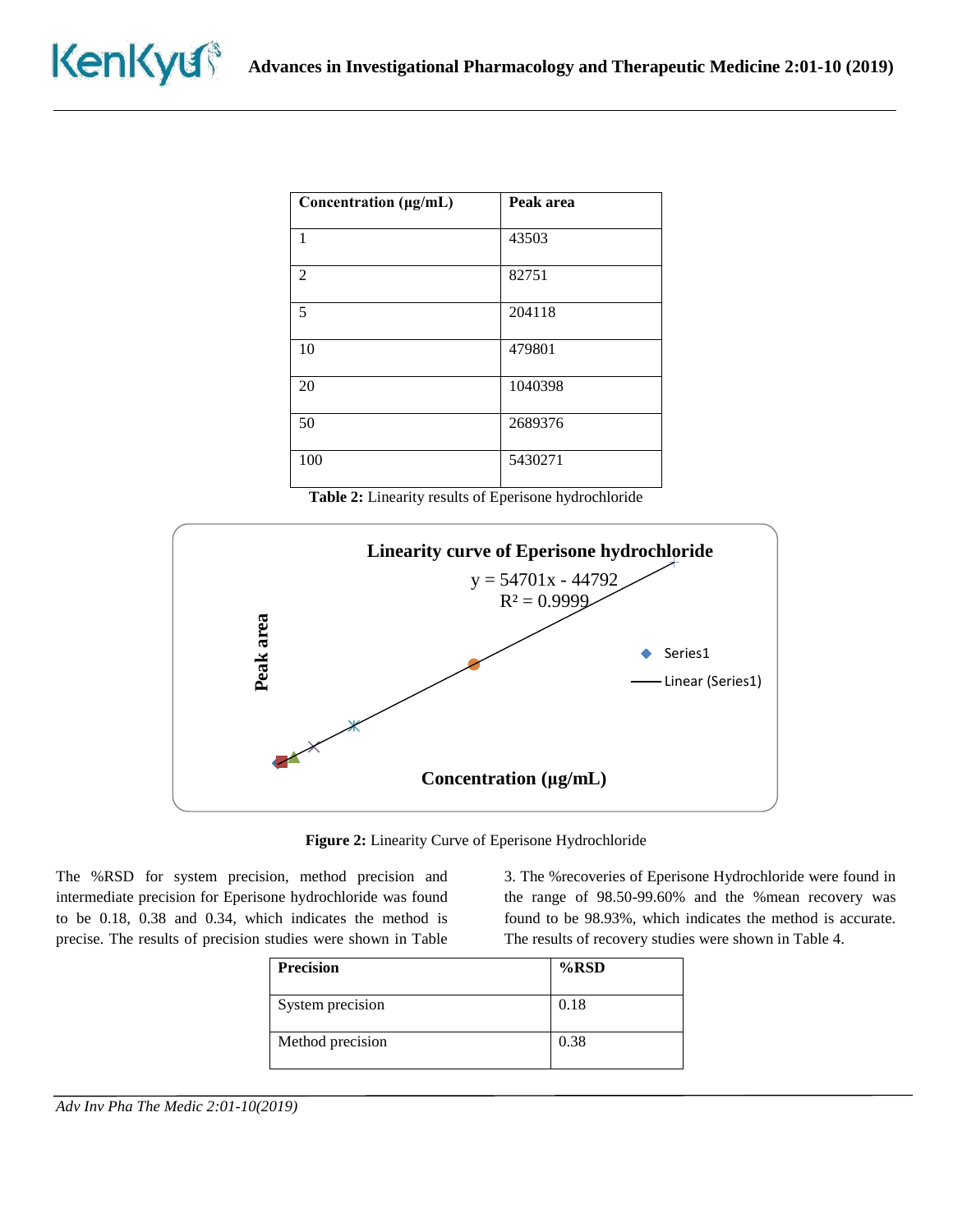|                                                              | Intermediate precision                     |                                            | 0.34       |         |
|--------------------------------------------------------------|--------------------------------------------|--------------------------------------------|------------|---------|
| <b>Table 3:</b> Precision results of Eperisone hydrochloride |                                            |                                            |            |         |
| Level                                                        | <b>Concentration</b><br>added $(\mu g/mL)$ | <b>Concentration</b><br>found $(\mu g/mL)$ | % Recovery | $%$ RSD |
| 50%                                                          | 5                                          | 4.93                                       | 98.60%     | 0.98    |
| 100%                                                         | 10                                         | 9.85                                       | 98.50%     | 1.7     |
| 150%                                                         | 15                                         | 14.94                                      | 99.60%     | 0.4     |

**Table 4:** Recovery results of Eperisone hydrochloride

The retention time of Eperisone hydrochloride was 8.150 min, cuts down on overall time of sample analysis and the method was more cost effective as it utilizes very less quantity of mobile phase. The number of theoretical plates was 9354 and tailing factor was 1.1 for Eperisone hydrochloride, which indicates efficient performance of the column. Typical chromatogram of drug Eperisone hydrochloride was shown in Figure 3. No interfering peaks were found in the chromatogram of the formulation within the run time indicating that excipients used in the formulation did not interfere with the estimation of the drug Eperisone hydrochloride by the proposed HPLC method.



**Figure 3:** Typical chromatogram of Eperisone hydrochloride

Selectivity of the method was demonstrated by the absence of any interfering peaks at the retention time of the drug. The limit of detection and limit of quantitation for Eperisone hydrochloride were found to be 0.08 µg/mL and 0.30 µg/mL, which indicate the sensitivity of the method. A system suitability test was performed to evaluate the chromatographic parameters and the summary of system suitability parameters were shown in Table 5.

| <b>Parameter</b><br><b>Results</b> |
|------------------------------------|
|------------------------------------|

*Adv Inv Pha The Medic 2:01-10(2019)*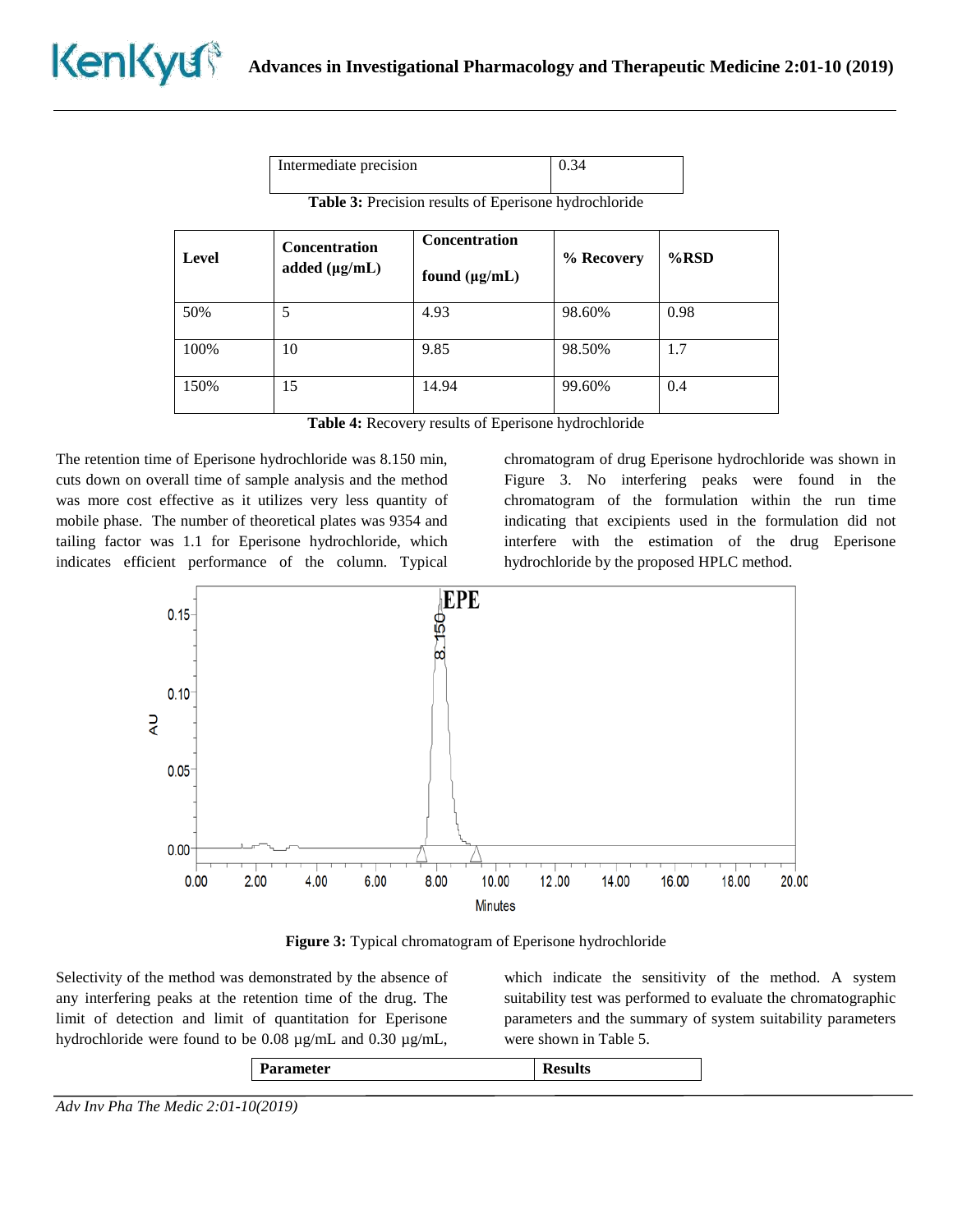| Linearity range $(\mu g/mL)$ | $1-100$ |
|------------------------------|---------|
| Correlation coefficient      | 0.999   |
| Theoretical plates (N)       | 9354    |
| Tailing factor               | 1.1     |
| $LOD$ ( $\mu$ g/mL)          | 0.08    |
| $LOQ$ ( $\mu$ g/mL)          | 0.30    |

**Table 5:** System suitability parameters results of Eperisone hydrochloride

Robustness was observed that there were no marked changes in chromatograms, which demonstrated that the developed method was robust in nature. The results of robustness study were showed in Table 6.

| <b>Condition</b>                                  | $%$ Assay | %Difference |
|---------------------------------------------------|-----------|-------------|
| Unaltered                                         | 100       |             |
| Flow rate at $0.8 \text{ mL/min}$                 | 99.1      | 0.9         |
| Flow rate at $1.2 \text{ mL/min}$                 | 98.96     | 1.04        |
| Mobile phase:                                     |           |             |
| Ammonium formate $(67)$ : acetonitrile $(33)$ v/v | 99.36     | 0.64        |
| Ammonium formate $(63)$ : acetonitrile $(37)$ v/v | 99.14     | 0.86        |
| pH of buffer at 3.6                               | 98.2      | 1.8         |
| pH of buffer at 4.0                               | 98.14     | 1.8         |

**Table 6:** Robustness study of Eperisone hydrochloride

Validated method was applied for the determination of Eperisone hydrochloride in commercial formulations.

Stability studies of Eperisone hydrochloride under different stress conditions indicated the following degradation behavior. In acidic degradation, the degradation product was appeared at retention time of 8.157 min and the %degradation is 1.4%. In alkali degradation, the degradation product was appeared at retention time of 8.404 min and the %degradation is 4.4%. In

oxidative degradation, the degradation product was appeared at retention time of 8.410 min and the %degradation is 2.68%. In thermal degradation, the degradation product was appeared at retention time of 8.157 min and the %degradation is 1.68%. The results of stability studies were shown in Table 7. The typical chromatograms of degradation behavior of Eperisone hydrochloride in different stress conditions are shown in Figure 4 to Figure7.

| <b>Stress conditions</b> | %Assay | %Degradation |
|--------------------------|--------|--------------|
| Control                  | 100    |              |
| Acid                     | 98.6   | 1.4          |
| Alkali                   | 95.6   | 4.4          |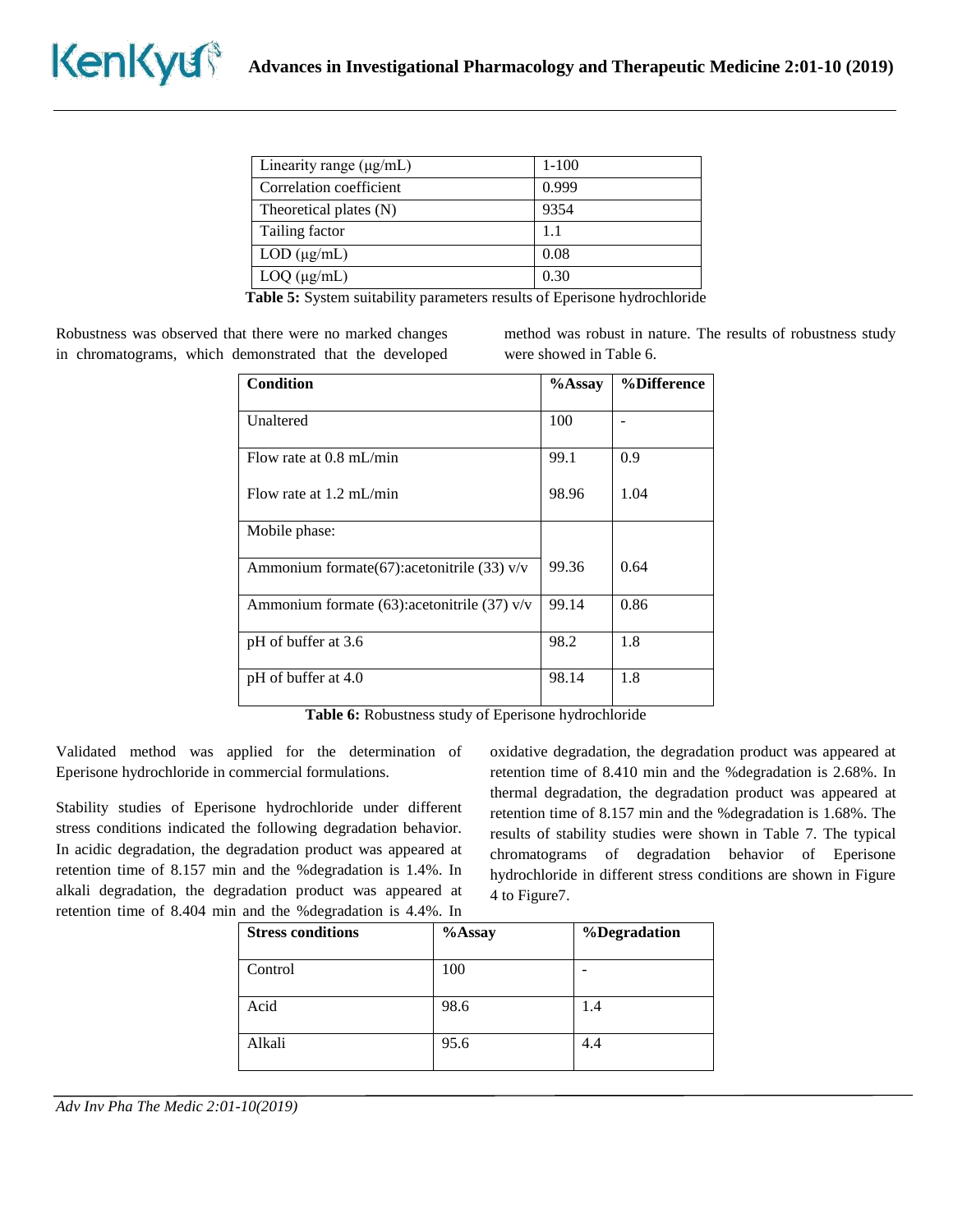| Oxidative | 97.32 | 2.68 |
|-----------|-------|------|
| Thermal   | 98.32 | 1.68 |

**Table 7:** Forced degradation study results of Eperisone hydrochloride



**Figure 4:** Chromatogram of Eperisone hydrochloride in acid degradation



**Figure 5:** Chromatogram of Eperisone hydrochloride in alkali degradation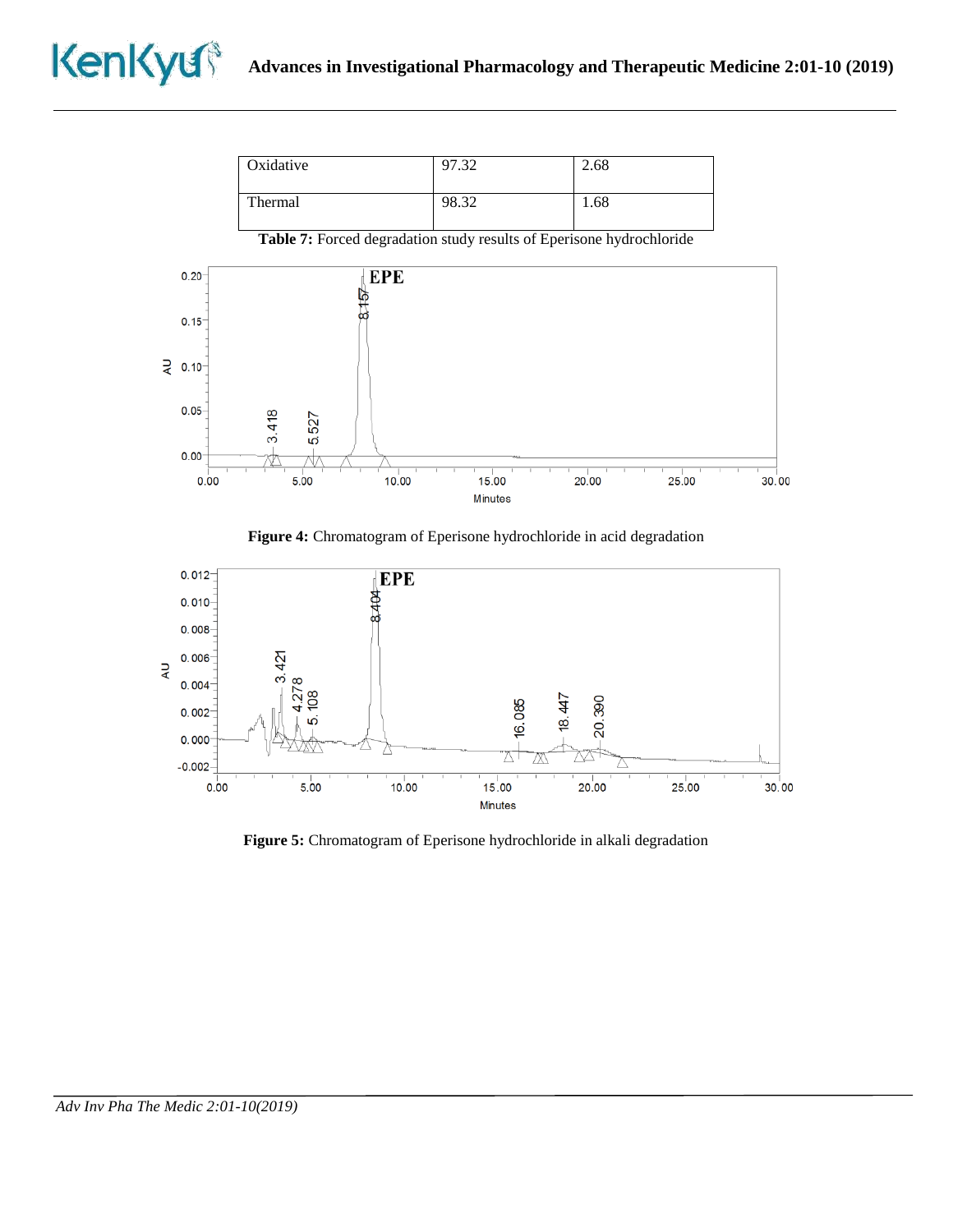



**Figure 6:** Chromatogram of Eperisone hydrochloride in oxidative degradation



**Figure 7:** Chromatogram of Eperisone hydrochloride in thermal degradation

# **Conclusion**

The present study represents the development of a stability indicating RP-HPLC method for determination of Eperisone hydrochloride by following the recommendations of ICH guidelines. The proposed method showed acceptable accuracy, precision, selectivity and wide linear concentration range. The results of analysis proved that the method is suitable for the determination of Eperisone hydrochloride in bulk and tablet dosage form without any interference from the degradation products and it is recommended for routine quality control analysis of the Eperisone hydrochloride in pharmaceutical formulation.

# **References**

- 1. Matunga M, Umera Y, Yonemoto Y, Tanaka S, Nishiwaza Y et.al (1997) Long lasting muscel relaxant activity of Eperisone hydrochloride after percutaneous administration in rats. The Japanese Journal of Pharmacology 73: 215-220.
- 2. Cabitza P , Randelli P (2008) Efficacy and safety of Eperisone in patients with low back pain: a double blind randomized study. European Review of Medical and Pharmacological Sciences 12: 229-235.